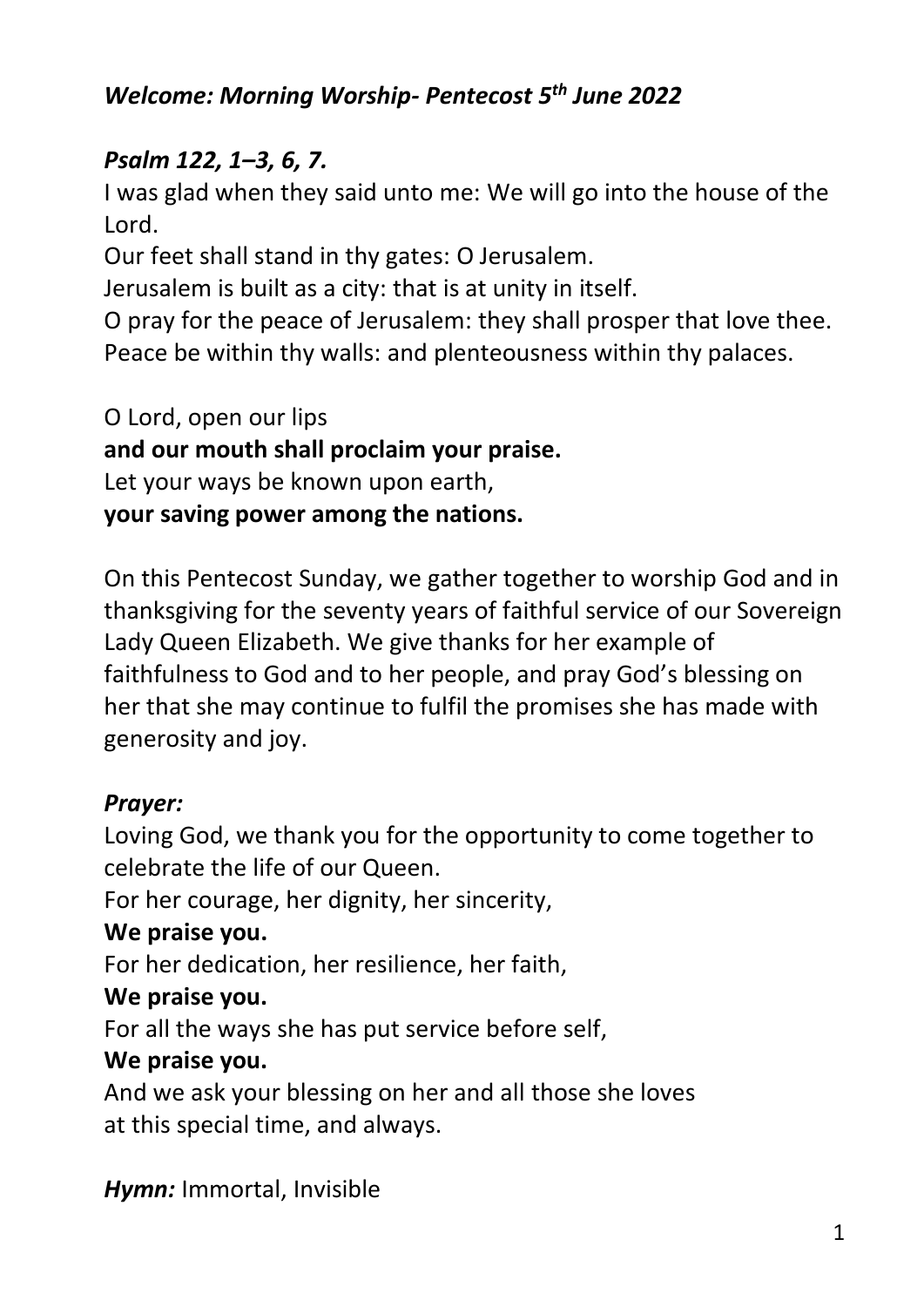### *Prayer:*

**Gracious God, we give you thanks for the reign of your servant Elizabeth our Queen, and for the example of loving and faithful service which she has shown among us.** 

**Help us to follow her example of dedication and to commit our lives to you and to one another, through Jesus Christ our Lord.**  *Amen.* 

### *Prayer of confession:*

As we prepare to confess our sins, may we be enlightened by the words of Queen Elizabeth, from her 1984 Christmas message. *'Above all, we must retain the child's readiness to forgive, with which we are all born and which it is all too easy to lose as we grow older. Without it, divisions between families, communities and nations remain unbridgeable. We owe it to our children and grandchildren to live up to the standards of behaviour and tolerance which we are so eager to teach them…. We should work to heal old wounds and to abandon prejudice and suspicion*.

What God has prepared for those who love him, he has revealed to us through the Spirit; for the Spirit searches everything. Therefore, let us in penitence open our hearts to the Lord, who has prepared good things for those who love him.

You raise the dead to life in the Spirit: Lord, have mercy. **Lord, have mercy.**

You bring pardon and peace to the sinner: Christ, have mercy. **Christ, have mercy.**

You bring light to those in darkness: Lord, have mercy. **Lord, have mercy.**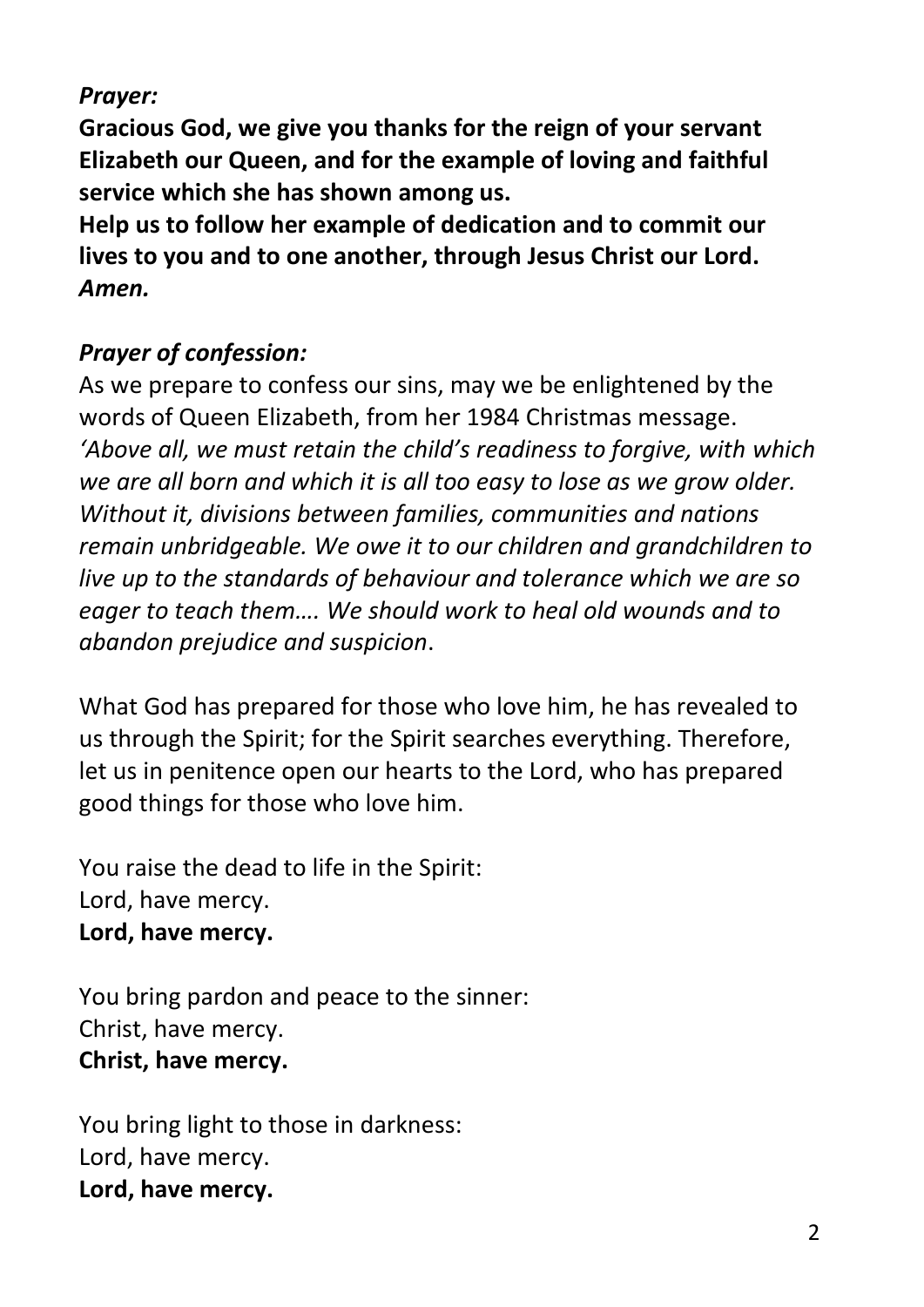*'Forgiveness lies at the heart of the Christian faith. It can heal broken families; it can restore friendships and it can reconcile divided communities. It is in forgiveness that we feel the power of God's love.'*

*Song:* The Splendour of the King

## *Collect for Pentecost*

Holy Spirit, sent by the Father, ignite in us your holy fire; strengthen your children with the gift of faith, revive your Church with the breath of love, and renew the face of the earth, through Jesus Christ our Lord. Amen

## *The Coronation!*

*Bible reading:* Acts 2:1-21 This is the word of the Lord **Thanks be to God** *Song:* There is a redeemer

## *Talk*

*Song:* Breath on me breath of God *followed by opportunity for anointing for the blessing of the Holy Spirit.*

*(Songs during this time of reflection and receiving: Be still for the presence, Holy and anointed one, Holy Spirit you are welcome)*

## *Our belief:*

Let us affirm our faith in Jesus Christ the Son of God. **Though he was divine, he did not cling to equality with God, but made himself nothing.**

**Taking the form of a slave, he was born in human likeness. He humbled himself and was obedient to death, even the death of the cross.**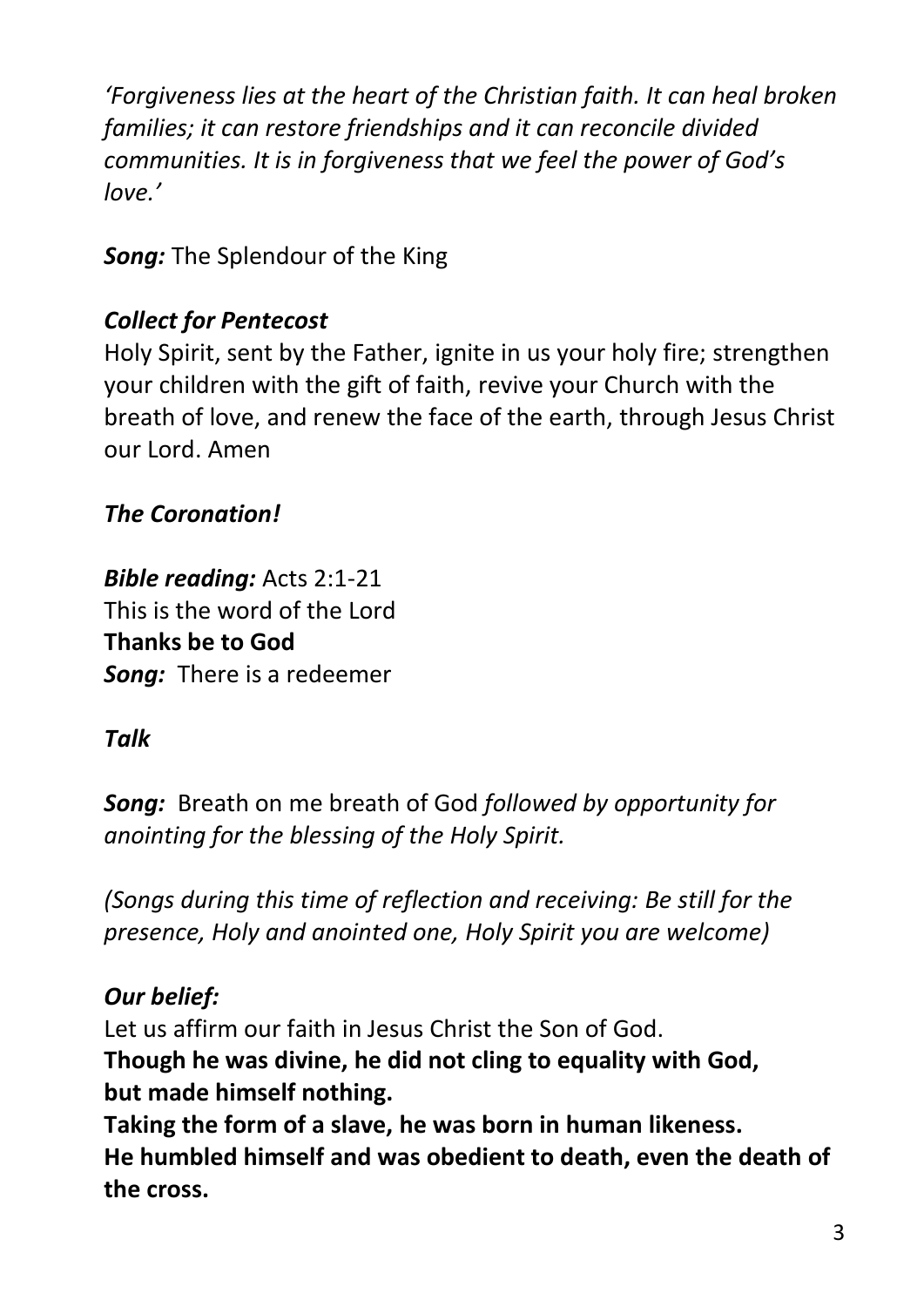**Therefore God has raised him on high, and given him the name above every name: that at the name of Jesus every knee should bow, and every voice proclaim that Jesus Christ is Lord, to the glory of God the Father.**

**Amen**.

## *Prayers:*

## *The Lord's prayer:*

As our Saviour taught us, so we pray:

**Our Father in heaven, hallowed be your name, your kingdom come, your will be done, on earth as in heaven. Give us today our daily bread. Forgive us our sins as we forgive those who sin against us. Lead us not into temptation but deliver us from evil. For the kingdom, the power, and the glory are yours now and for ever. Amen**

# *Act of Commitment:*

As we give thanks for Her Majesty's service to us all, let us dedicate our own lives once again to the love and service of God and neighbour:

In the name of Christ, and following the example of our Queen, let us pledge ourselves to live out our faith responsibly, dutifully and courageously.

Will you offer your hands in friendship and welcome to those who are afraid,

to those who are a long way from home, to those of all nations who are in need?

## **We will.**

Will you use your feet to go where there is loneliness, to visit those who are hurting, to stand up for those who have been brought low? **We will.**

Will you use your voice to speak out for the voiceless, to speak words of peace,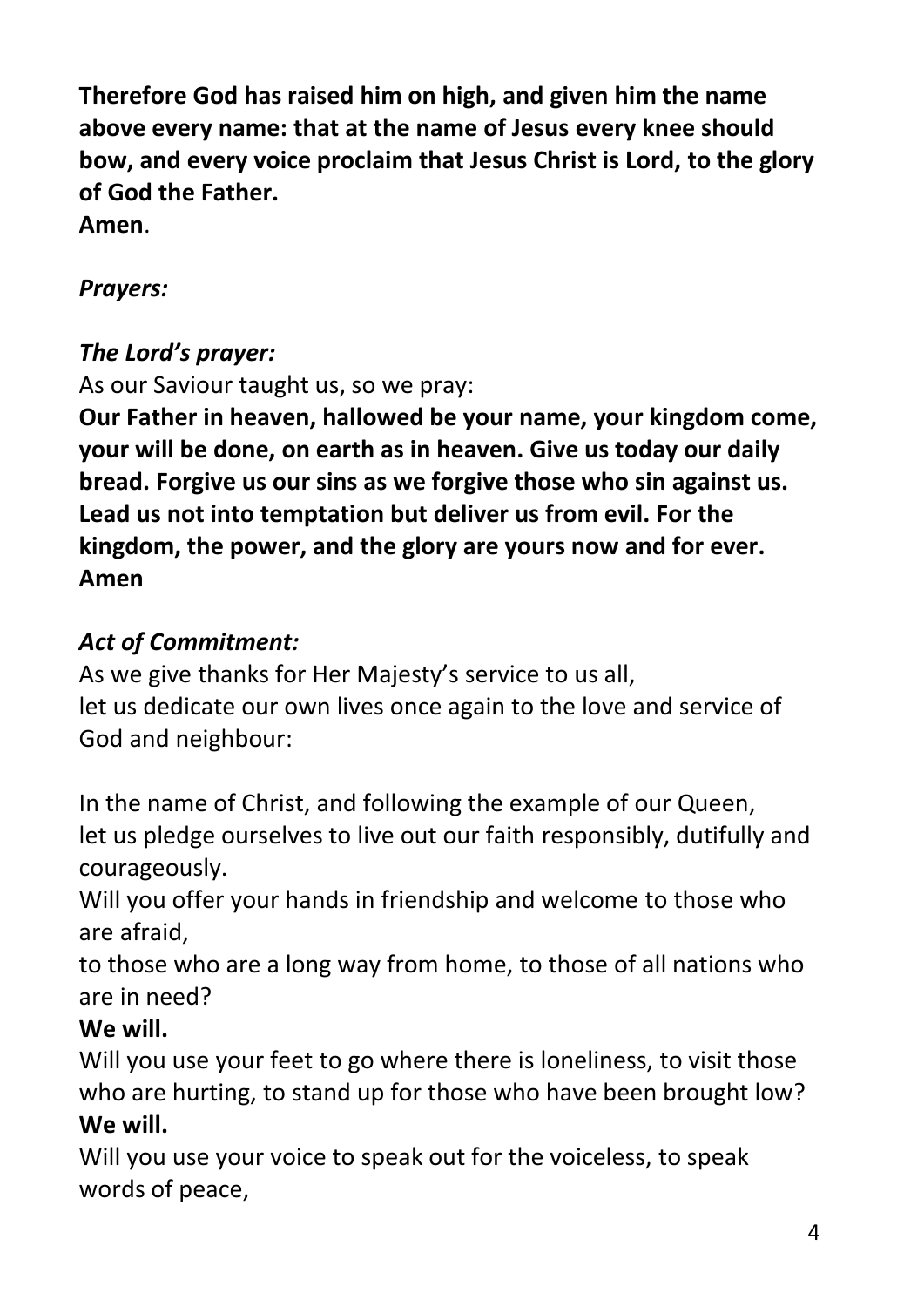to speak blessing over those who have never known love? **We will.**

Will you give your life, whether you are young or whether you are old, in service of your family, your friends, your church and your community?

# **We will.**

Will you open your heart to the peoples and all the creatures of the world

and pray and work for peace and compassion?

## **We will.**

Will you honour the Queen before God, in and through all the seasons of your life, by living as she has done: responsibly, dutifully and courageously?

## **We will.**

## **In the name of Christ, we will. Amen.**

Grant O Lord that our commitment may prove itself in service to you and to our Queen, our country and one another, for your Name's sake.

## **Amen.**

# *Notices*

*Hymn:* Crown him with many crowns

# *The Blessing:*

God grant to the living, grace;

to the departed, rest;

to the Church, the Queen, the Commonwealth, and all humankind, peace and concord;

and to us and all his servants, life everlasting;

and the blessing of God almighty,

the Father, the Son, and the Holy Spirit,

be among *you* and remain with *you* always.

## *Amen.*